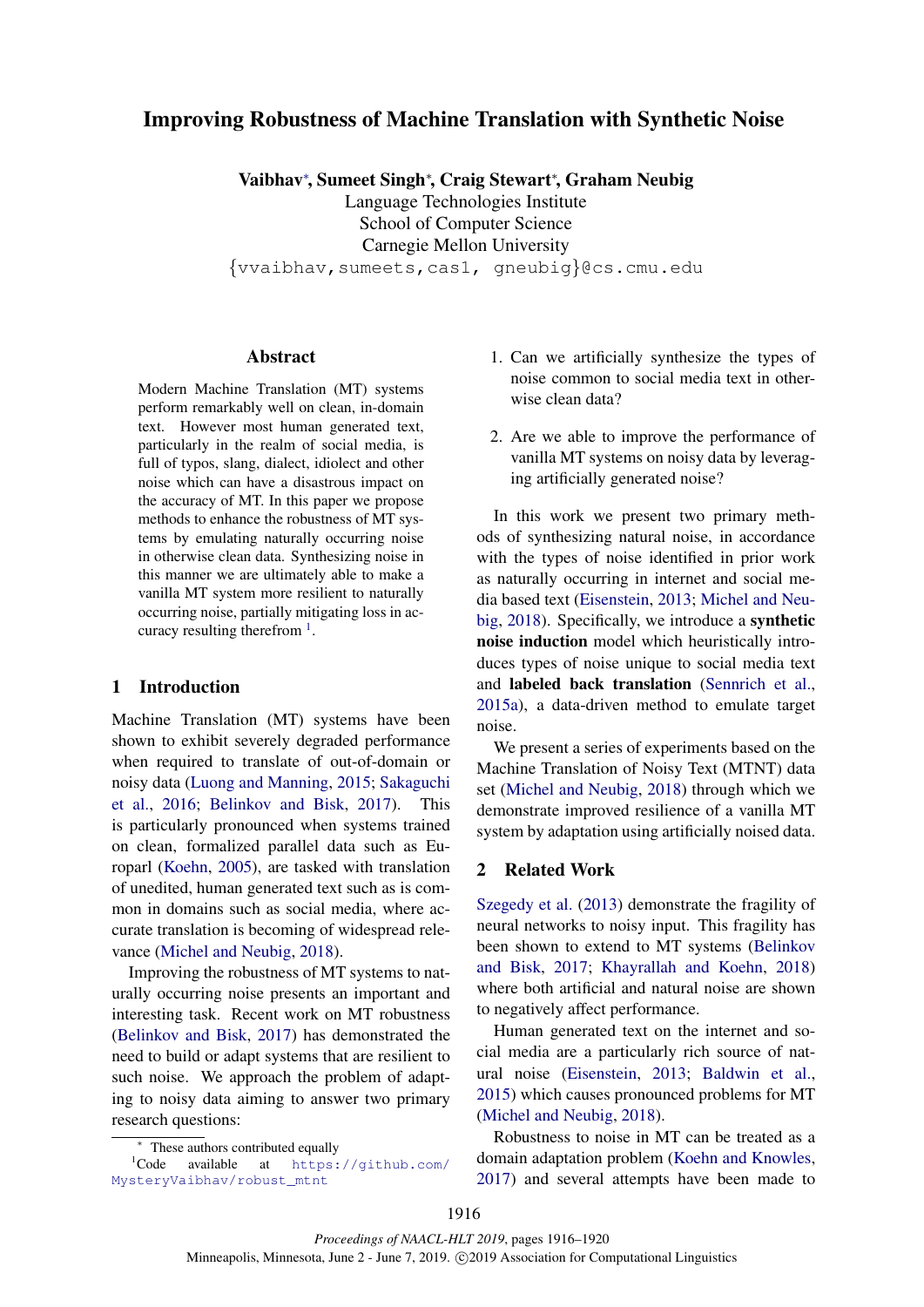handle noise from this perspective. Notable approaches [\(Li et al.,](#page-4-11) [2010;](#page-4-11) [Axelrod et al.,](#page-4-12) [2011\)](#page-4-12) include training on varying amounts of data from the target domain. [Luong and Manning](#page-4-0) [\(2015\)](#page-4-0) suggest the use of fine-tuning on varying amounts of target domain data, and [Barone et al.](#page-4-13) [\(2017\)](#page-4-13) note a logarithmic relationship between the amount of data used in fine-tuning and the relative success of MT models.

Other approaches to domain adaptation include weighting of domains in the system objective function [\(Wang et al.,](#page-4-14) [2017\)](#page-4-14) and specifically curated datasets for adaptation [\(Blodgett et al.,](#page-4-15) [2017\)](#page-4-15). [Kobus et al.](#page-4-16) [\(2016\)](#page-4-16) introduce a method of domain tagging to assist neural models in differentiating domains. Whilst the above approaches have shown success in specifically adapting across domains, we contend that adaptation to noise is a nuanced task and treating the problem as a simple domain adaptation task may fail to fully account for the varied types of noise that can occur in internet and social media text.

Experiments that specifically handle noise include text normalization approaches [\(Baldwin](#page-4-9) [et al.,](#page-4-9) [2015\)](#page-4-9) and (most relevant to our work) the artificial induction of noise in otherwise clean data [\(Sperber et al.,](#page-4-17) [2017;](#page-4-17) [Belinkov and Bisk,](#page-4-2) [2017\)](#page-4-2).

# 3 Data

To date, work in the adaptation of MT to natural noise has been restricted by a lack of available parallel data. [Michel and Neubig](#page-4-4) [\(2018\)](#page-4-4) recently introduced a new data set of noisy social media content and demonstrate the success of finetuning which we leverage in the current work. The dataset consists of naturally noisy data from social media sources in both English-French and English-Japanese pairs.

In our experimentation we utilize the subset of the data for English to French which contains data scraped from Reddit<sup>[2](#page-1-0)</sup>. The data set contains training, validation and test data. The training data is used in fine-tuning of our model as outlined below. All results are reported on the MTNT test set for French-English. We additionally use other datasets including Europarl (EP) [\(Koehn,](#page-4-3) [2005\)](#page-4-3) and TED talks (TED) [\(Ye et al.,](#page-4-18) [2018\)](#page-4-18) for training our models as described in §[5.](#page-1-1)

| <b>Training Data</b> | # Sentences | <b>Pruned Size</b> |
|----------------------|-------------|--------------------|
| Europarl (EP)        | 2.007.723   | 1,859,898          |
| Ted talk (TED)       | 192,304     | 181,582            |
| Noisy Text (MTNT)    | 19.161      | 18,112             |

Table 1: Statistics about different datasets used in our experiments. We prune each dataset to retain sentences with length  $\leq 50$ .

# 4 Baseline Model

Our baseline MT model architecture consists of a bidirectional Long Short-Term Memory (LSTM) network encoder-decoder model with two layers. The hidden and embedding sizes are set to 256 and 512, respectively. We also employ weighttying [\(Press and Wolf,](#page-4-19) [2016\)](#page-4-19) between the embedding layer and projection layer of the decoder.

For expediency and convenience of experimentation we have chosen to deploy a smaller, faster variant of the model used in [Michel and Neubig](#page-4-4) [\(2018\)](#page-4-4), which allows us to provide comparative results across a variety of settings. Other model parameters reflect the implementation outlined in [Michel and Neubig](#page-4-4) [\(2018\)](#page-4-4).

In all experimental settings we employ Byte-Pair Encoding (BPE) [\(Sennrich et al.,](#page-4-20) [2015b\)](#page-4-20) us-ing SentencePiece<sup>[3](#page-1-2)</sup>.

#### <span id="page-1-1"></span>5 Experimental Approaches

We propose two primary approaches to increasing the resilience of our baseline model to the MTNT data, outlined as follows:

#### 5.1 Synthetic Noise Induction (SNI)

For this method, we inject artificial noise in the clean data according to the distribution of types of noise in MTNT specified in [Michel and Neubig](#page-4-4) [\(2018\)](#page-4-4). For every token we choose to introduce the different types of noise with some probability on both French and English sides in 100k sentences of EP. Specifically, we fix the probabilities of error types as follows: spelling (0.04), profanity (0.007), grammar (0.015) and emoticons (0.002). To simulate spelling errors, we randomly add or drop a character in a given word. For grammar error and profanity, we randomly select and insert a stop word or an expletive and its translation on either side. Similarly for emoticons, we randomly

<span id="page-1-0"></span><sup>2</sup><www.reddit.com>

<span id="page-1-2"></span><sup>3</sup>[https://github.com/google/](https://github.com/google/sentencepiece) [sentencepiece](https://github.com/google/sentencepiece)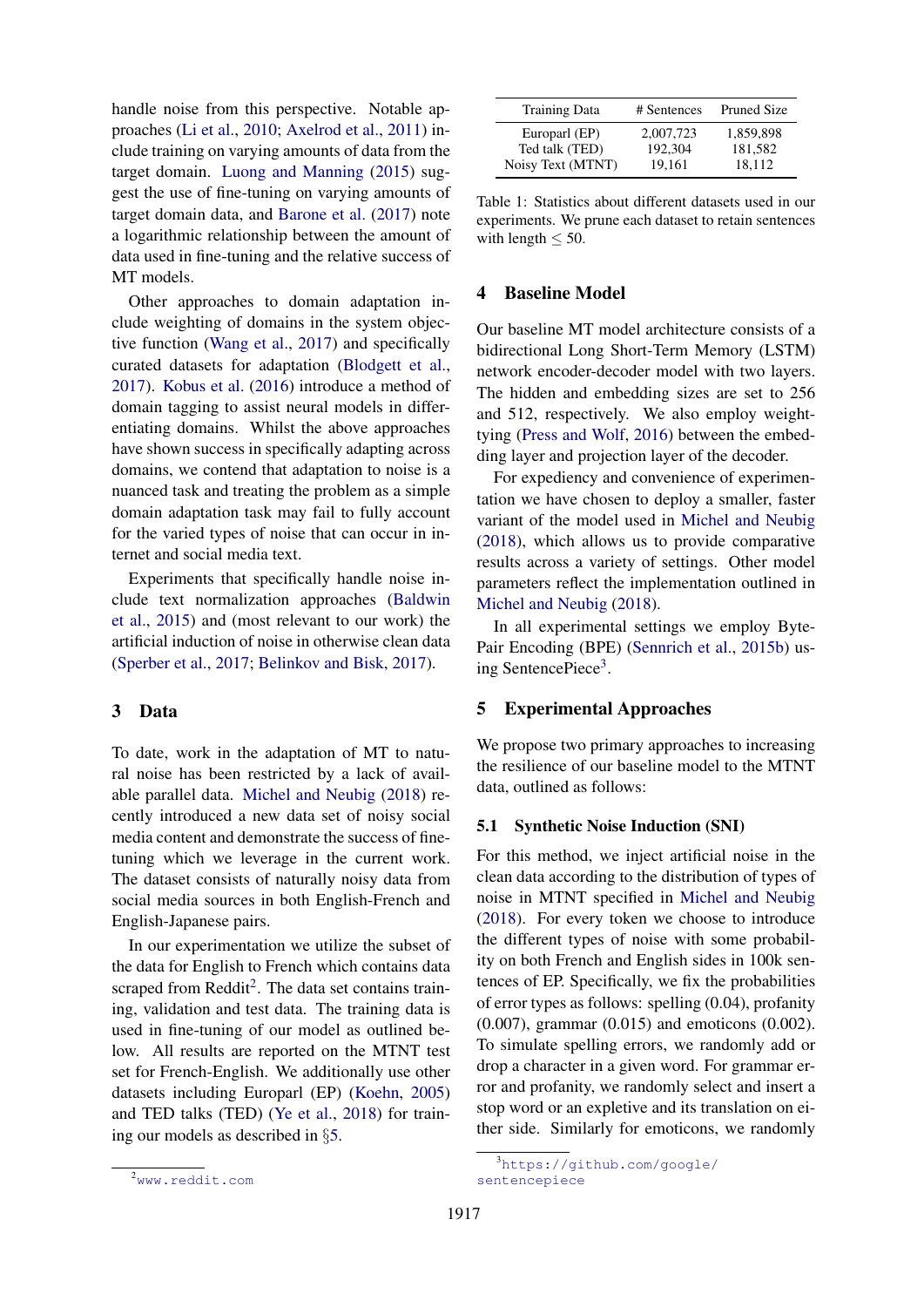<span id="page-2-1"></span>

Figure 1: Pipeline for injecting noise through back translation. For demostration purposes we show the process in an English sentence but in experiments, we use French sentences as input.

select an emoticon and insert it on both sides. Algorithm [1](#page-2-0) elaborates on this procedure.

<span id="page-2-0"></span>

| <b>Algorithm 1</b> Synthetic Noise Induction                                                      |  |
|---------------------------------------------------------------------------------------------------|--|
| <b>Inputs:</b> $[(p_1, \eta_1), (p_2, \eta_2) \cdots (p_k, \eta_k)]$<br>$\triangleright$ pairs of |  |
| noise probabilities and noise functions                                                           |  |
| <b>procedure</b> ADD_NOISE $(fr, en)$                                                             |  |
| $o = 1 - \sum_i p_i$ $\triangleright$ probability of keeping original                             |  |
| $D = [o, p_1, p_2, \cdots, p_k]$ $\triangleright$ Discrete densities                              |  |
| $j \leftarrow$ SELECT_INDEX(DRAW(D)) $\triangleright$ noise                                       |  |
| type                                                                                              |  |
| if $j \neq 0$ then<br>$\triangleright$ not original                                               |  |
| $(fr, en) \leftarrow \eta_i(fr, en)$<br>$\triangleright$ add noise to                             |  |
| words                                                                                             |  |
| return $fr, en$                                                                                   |  |
|                                                                                                   |  |

# 5.2 Noise Generation Through Back-Translation

We further propose two experimental methods to inject noise into clean data using the backtranslation technique [\(Sennrich et al.,](#page-4-6) [2015a\)](#page-4-6).

# 5.2.1 Un-tagged Back-Translation (UBT)

We first train both our baseline model for fr-en and an en-fr model using TED and MTNT. We subsequently take 100k French sentences from EP and generate a noisy version thereof by passing them sequentially through the trained models as shown in Figure [1.](#page-2-1) The resulting translation will be inherently noisy as a result of imperfect translation of the intervening MT system.

#### 5.2.2 Tagged Back-Translation (TBT)

The intuition behind this method is to generate noise in clean data whilst leveraging the particular style of the intermediate corpus. Both models are trained using TED and MTNT as in the preceding setting, save that we additionally append a tag in front on every sentence while training to indicate the origin data set of each sentence [\(Kobus et al.,](#page-4-16) [2016\)](#page-4-16). For generating the noisy version of 100k French sentences from EP, we append

<span id="page-2-2"></span>

|                                  | Training data              | <b>BLEU</b> |  |
|----------------------------------|----------------------------|-------------|--|
|                                  | <b>Baselines</b>           |             |  |
| <b>Baseline</b>                  | Europarl (EP)              | 14.42       |  |
| $+FT$ w/                         | MTNT-train-10k             | 22.49       |  |
| $+FT$ w/                         | MTNT-train-20k             | 23.74       |  |
| Baseline FT w/                   | <b>TED-100k</b>            | 10.92       |  |
| $+FT$ w/                         | MTNT-train-20k             | 24.10       |  |
| <b>Synthetic Noise Induction</b> |                            |             |  |
| Baseline FT w/                   | EP-100k-SNI                | 13.53       |  |
| $+FT$ w/                         | MTNT-train-10k             | 22.67       |  |
| $+FT$ w/                         | MTNT-train-20k             | 25.05       |  |
|                                  | Un-tagged Back Translation |             |  |
| Baseline FT w/                   | $EP-100k-UBT$              | 18.71       |  |
| $+FT$ w/                         | MTNT-train-10k             | 22.75       |  |
| $+FT$ w/                         | MTNT-train-20k             | 24.84       |  |
| <i>Tagged Back Translation</i>   |                            |             |  |
| Baseline FT w/                   | EP-100k-TBT                | 20.49       |  |
| $+FT$ w/                         | MTNT-train-10k             | 23.89       |  |
| $+FT$ w/                         | MTNT-train-20k             | 25.75       |  |
|                                  |                            |             |  |

Table 2: BLEU scores are reported on MTNT test set. MTNT valid set is used for fine-tuning in all the experiments. + FT denotes fine-tuning of the Baseline model of that particular sub-table, being continued training for 30 epochs or until convergence.

MTNT tag in front of the sentences before passing them through the pipeline shown in Figure [1.](#page-2-1)

# 6 Results

We present quantitative results of our experiments in Table [2.](#page-2-2) Of specific note is the apparent correlation between the amount of in-domain training data and the resulting BLEU score. The tagged back-translation technique produces the most pronounced increase in BLEU score of +6.07 points  $(14.42 \rightarrow 20.49)$ . This represents a particularly significant result given that we do not fine-tune the baseline model on in-domain data, attributing this gain to the quality of the noise generated.

The results for all our proposed experimental methods further imply that out-of-domain clean data can be leveraged to make the existing MT models robust on a noisy dataset. However, sim-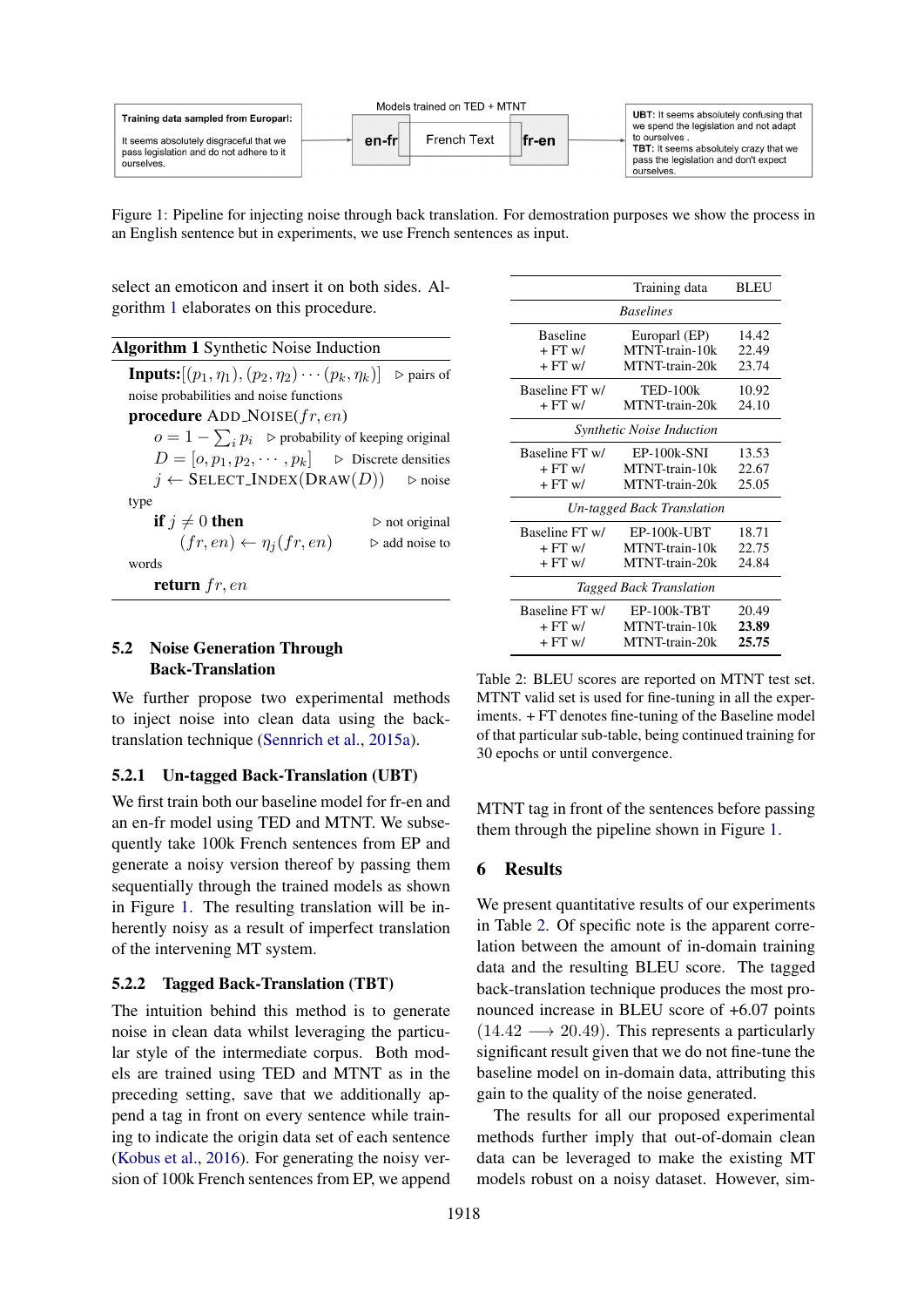<span id="page-3-2"></span>

| Systems                         | Output                                                                                                                               |
|---------------------------------|--------------------------------------------------------------------------------------------------------------------------------------|
| <b>REFERENCE</b>                | $>$ And yes, I am an idiot with a telephone in usb-c $F^{***}$ that's annoying, I had to invest in new cables when I changed phones. |
| <b>Baseline (trained on EP)</b> | And yes, I am an eelot with a phone in the factory $P^{****}$ to do so, I have invested in new words when I have changed telephone.  |
| FT w/ MTNT-train-20k            | $>$ And yes, I am an idiot with a phone in Ub-c. Sh**, it's annoying that, I have to invest in new cable when I changed a phone.     |
| <b>FT w/ EP-100k-TBT</b>        | - And yes, I'm an idiot with a phone in the factory Puard is annoying that, I have to invest in new cables when I changed phone.     |
| <b>FT w/ EP-100k-TBT</b>        | $>$ And yes, I am an idiot with a phone in USb-c Sh** is annoying that, I have to invest in new cables when I changed a phone.       |
| $+$ MTNT-train-20 $k$           |                                                                                                                                      |

Table 3: Output comparison of decoded sentences across different models. Profane words are censored.

<span id="page-3-0"></span>

Figure 2: The impact of varying the amount of Synthetic Noise Induction on BLEU.

ply using clean data is not that beneficial as can be seen from the experiment involving *FT Baseline w/ TED-100k*.

We further present analysis of both methods introduced above. Figure [2](#page-3-0) illustrates the relative effect of varying the level of SNI on the BLEU score as evaluated on the newsdiscuss $2015<sup>4</sup>$  $2015<sup>4</sup>$  $2015<sup>4</sup>$  dev set, which is a clean dataset. From this we note that the relationship between the amount of noise and the effect on BLEU score appears to be linear. We also note that the most negative effect is obtained by including profanity. Our current approach involves inserting expletives, spelling and grammatical errors at random positions in a given sentence. However we note that our approach might under-represent the nuanced linguistic usage of expletives in natural text, which may result in its above-mentioned effect on accuracy.

Table [3](#page-3-2) shows the decoded output produced by different models. We find that the output produced by our best model is reasonably successful at imitating the language and style of the reference. The output of *Baseline + FT w/ EP-100k-TBT* is far superior than that of *Baseline*, which highlights the quality of obtained back translated noisy EP through our tagging method.

We also consider the effect of varying the

<span id="page-3-3"></span>

| <b>Systems</b>                            | Output                                                                                                  |
|-------------------------------------------|---------------------------------------------------------------------------------------------------------|
| <b>REFERENCE</b>                          | Voluntary or not because politicians are *very*<br>friendly with large businesses.                      |
| <b>FT w/ EP-100k-TBT</b>                  | Whether it's voluntarily, or invoiseally because<br>the fonts are *èsn* friends with the big companies. |
| FT w/EP-100k-TBT<br>$+$ MTNT-train-10 $k$ | Whether it's voluntarily, or invokes because the<br>politics are *rès* friends with big companies.      |
| FT w/EP-100k-TBT<br>$+$ MTNT-train-20 $k$ | Whether it's voluntarily, or invisible because the<br>politics are *very* friends with big companies.   |

Table 4: Output comparison of decoded sentences for different amounts of supervision.

amount of supervision which is added for finetuning the model. From Table [4](#page-3-3) we note that the *Baseline + FT w/ EP-100k-TBT* model already produces a reasonable translation for the input sentence. However, if we further fine-tune the model using only 10k MTNT data, we note that the model still struggles with generation of \*very\*. This error dissipates if we use 20k MTNT data for fine-tuning. These represent small nuances which the model learns to capture with increasing supervision.

To better understand the performance difference between UBT and TBT, we evaluate the noised EP data. Figure [1](#page-2-1) shows an example where we can clearly see that the style of translation obtained from TBT is very informal as opposed to the output generated by UBT. Both the outputs are noisy and different from the input but since the TBT method enforces the style of MTNT, the resulting output is perceptibly closer in style to the MTNT equivalent. This difference results in a gain of 0.9 BLEU of TBT over UBT.

# 7 Conclusion

This paper introduced two methods of improving the resilience of vanilla MT systems to noise occurring in internet and social media text: a method of emulating specific types of noise and the use of back-translation to create artificial noise. Both of these methods are shown to increase system accuracy when used in fine-tuning without the need for the training of a new system and for large amounts of naturally noisy parallel data.

<span id="page-3-1"></span><sup>4</sup><http://www.statmt.org/wmt15/test.tgz>